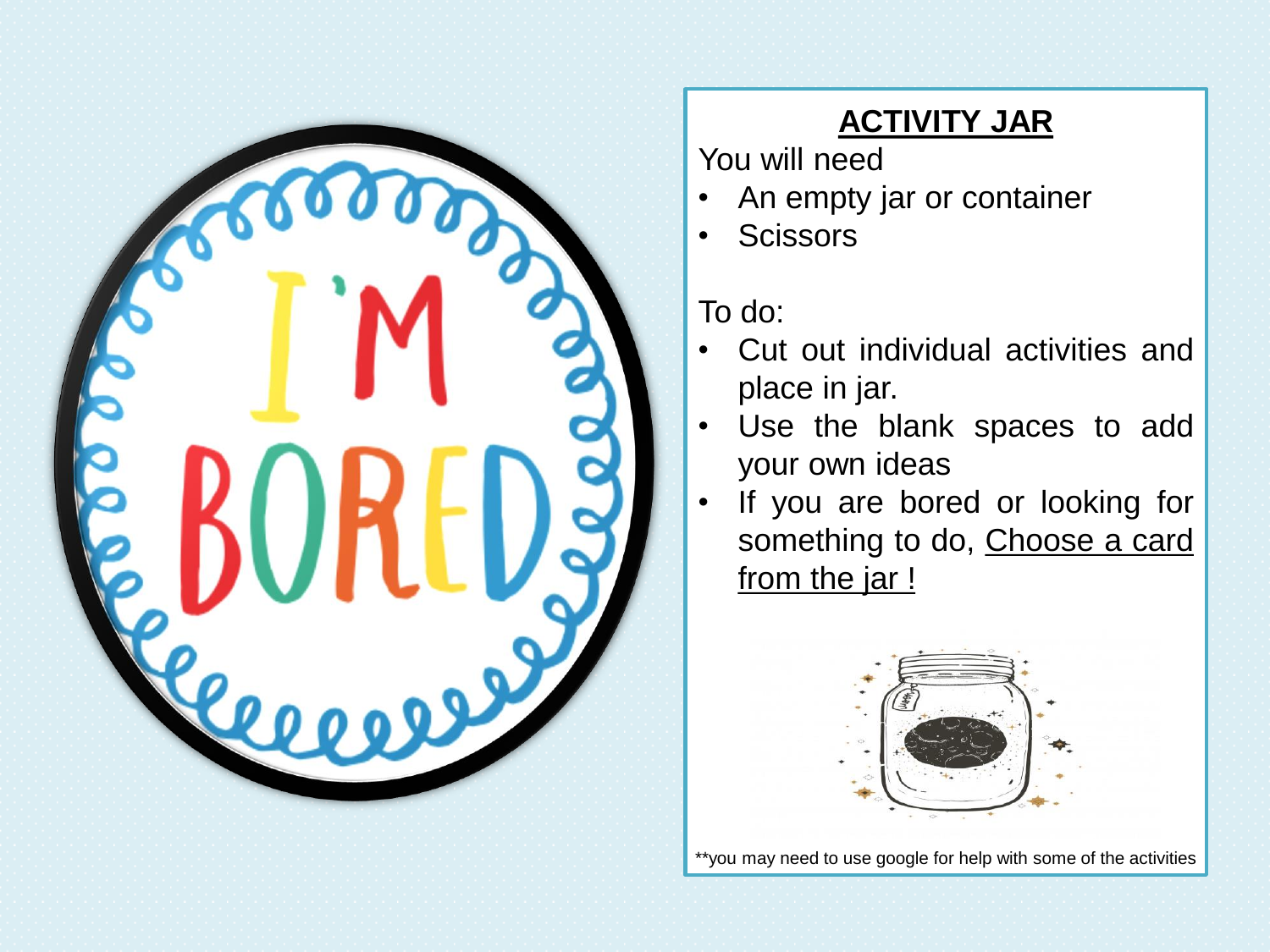| Learn the alphabet              | Learn to say Hello             | Create an obstacle          | Make a homemade      | Make your family                  |
|---------------------------------|--------------------------------|-----------------------------|----------------------|-----------------------------------|
| in sign Language                | in 10 languages                | course                      | dream catcher        | tree                              |
| Create your own                 | Make a time                    | Learn to Juggle             | Learn the 50 states  | Have a great Irish                |
| bookmark                        | capsule                        |                             | of America           | Family Bake off                   |
| Make a home<br>made bird feeder | <b>Make Sock Puppets</b>       | Make your own<br>bath bombs | Learn a magic trick  | Make an origami<br>fortune teller |
| Learn how to do a               | Write a letter to              | Rearrange your              | Stage a family       | Make a collage                    |
| French braid                    | your future self               | bedroom                     | photo shoot          |                                   |
| Learn a song from<br>a musical  | No mirror make up<br>challenge | Make Lemonade               | <b>Make Cupcakes</b> | Do Joe Wicks PE<br><b>Class</b>   |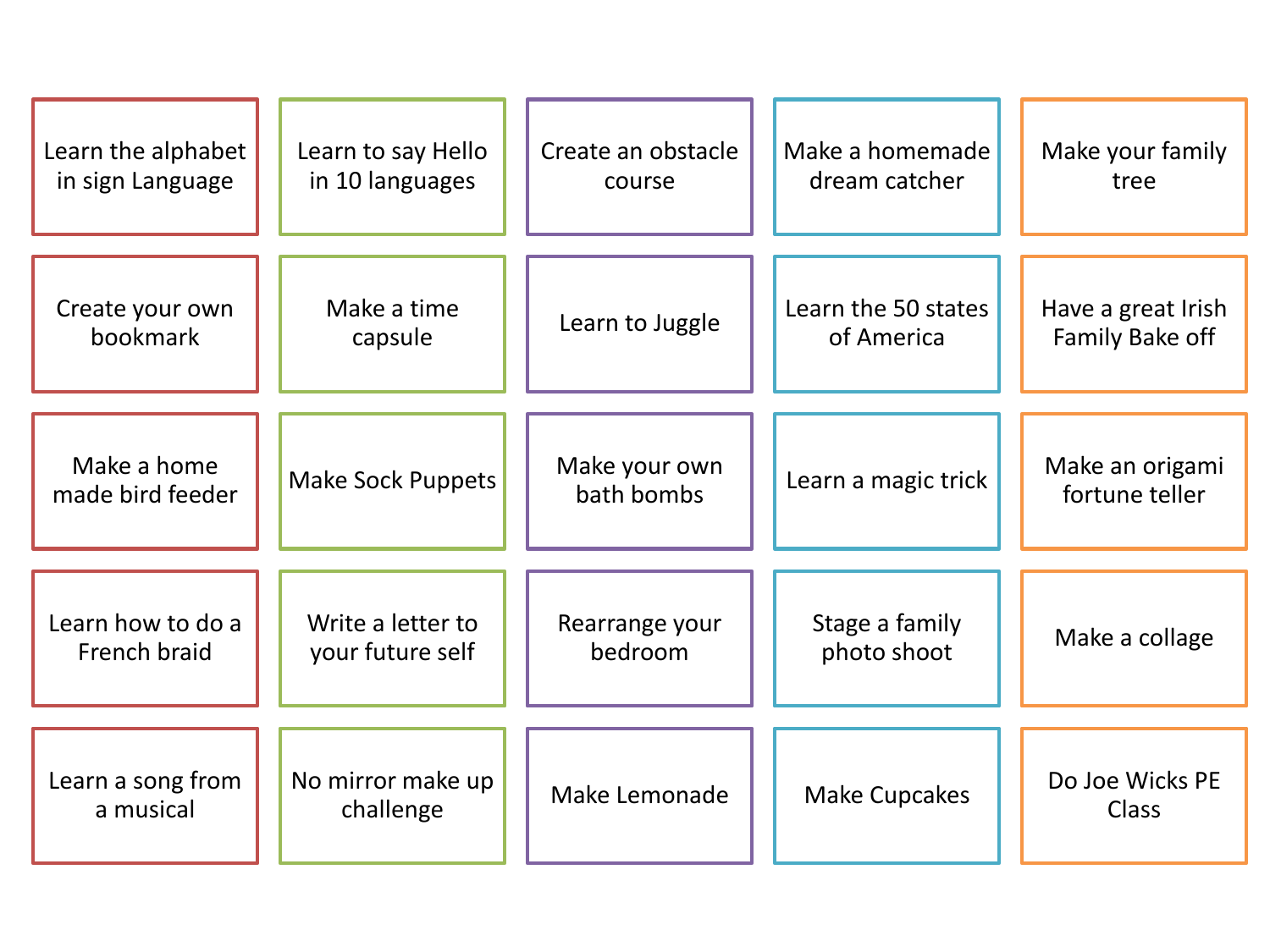| Draw a portrait of<br>a family member         | Write a poem or a<br>short story                                  | Plan next years<br>Halloween<br>costume                      | Learn to Hula Hoop                                 | Find out how many<br>bones are in the<br>human body |
|-----------------------------------------------|-------------------------------------------------------------------|--------------------------------------------------------------|----------------------------------------------------|-----------------------------------------------------|
| Make a card and<br>send to a relative         | Research<br>newspapers from<br>day you were born                  | Make bread                                                   | Learn a card trick                                 | Try to replicate a<br>famous painting               |
| Watch a TED talk                              | Find 10 things in<br>your house<br>beginning with the<br>letter P | <b>Play Charades</b>                                         | Learn to draw an<br>Owl                            | Do a treasure hunt                                  |
| Make a playlist of<br>your favourite<br>songs | Make some junk<br>art                                             | Find the 11<br>countries in the<br>world beginning<br>with A | Use Google maps<br>to walk around<br>famous cities | Draw on driveway<br>with chalk                      |
| Take a virtual tour<br>of a museum<br>online  | Create some dried<br>flower art                                   | Movie night (with<br>popcorn!)                               | <b>Build a fort</b>                                | Do a science<br>experiment                          |